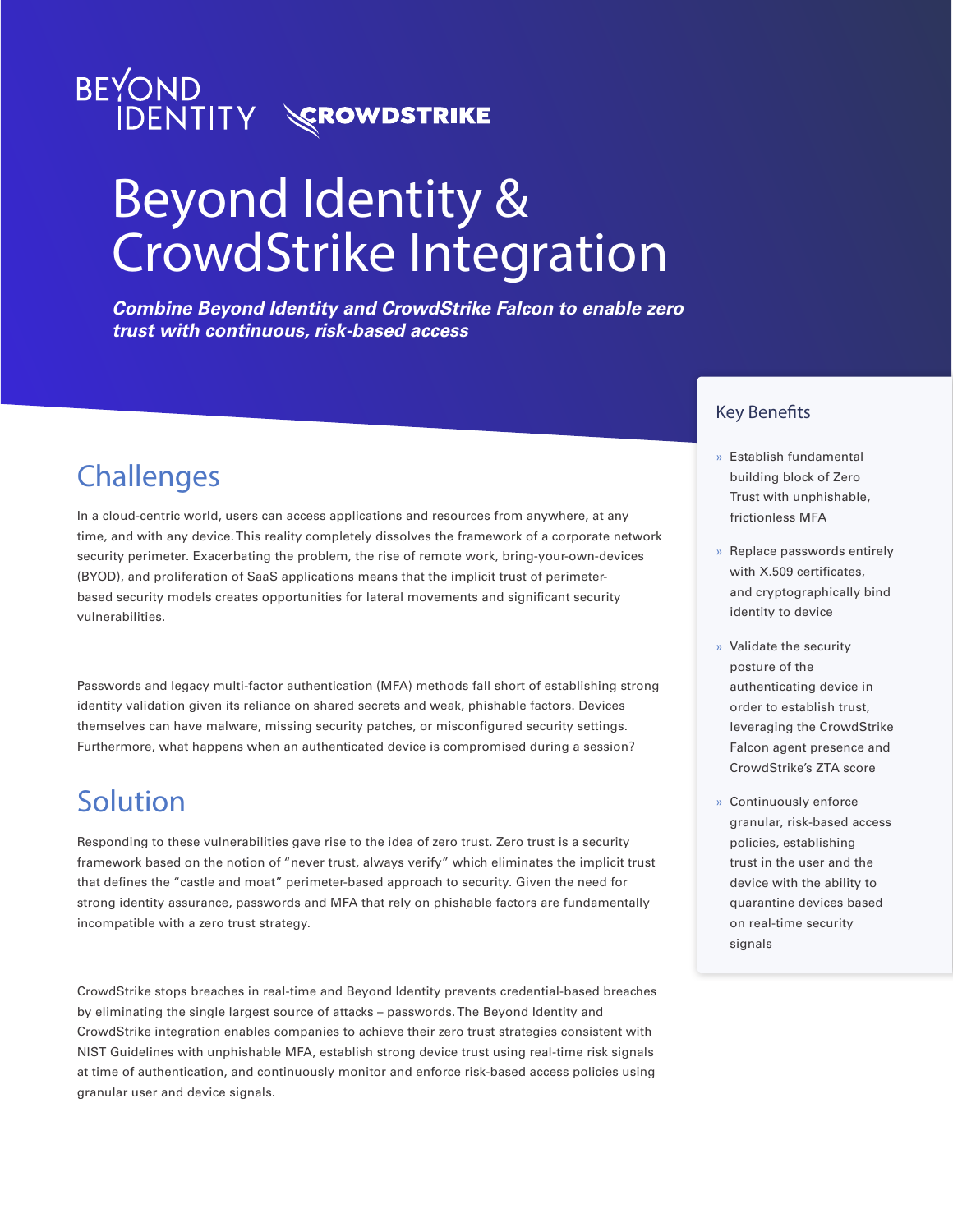# Business Value

| <b>Use Case</b>                                                                                                                                        | <b>Solution</b>                                                                                                                                                                                                                                                                                                                                                                                                                                                                                                                                                                                                                                                    | <b>Benefits</b>                                                                                                                                                                                     |
|--------------------------------------------------------------------------------------------------------------------------------------------------------|--------------------------------------------------------------------------------------------------------------------------------------------------------------------------------------------------------------------------------------------------------------------------------------------------------------------------------------------------------------------------------------------------------------------------------------------------------------------------------------------------------------------------------------------------------------------------------------------------------------------------------------------------------------------|-----------------------------------------------------------------------------------------------------------------------------------------------------------------------------------------------------|
| Replace passwords with<br>unphishable multi-factor<br>authentication (MFA) that<br>provides cryptographic proof of<br>user identity                    | "Never trust, always verify" is the basis of zero trust. However,<br>as long as passwords are being used, no company can genuinely<br>claim it is compliant with that principle.<br>Beyond Identity's platform replaces the password with unphishable,<br>secure credentials based on X.509 certificates and public-private<br>key pairs. In this way, Beyond Identity cryptographically binds<br>the user's identity to their device. These keys can never leave the<br>device, and every log in is frictionless and completely secure.                                                                                                                           | Remove the most insecure<br>authentication method and bind<br>identity to device                                                                                                                    |
| Establish device trust with<br>every endpoint at point of<br>authentication with CrowdStrike<br>Falcon Agent Validation &<br><b>Presence Check</b>     | Beyond Identity's customizable device posture and device trust<br>policies include the ability to validate software and configurations.<br>At time of authentication, Beyond Identity is able to validate the<br>presence of the CrowdStrike Falcon agent on the endpoint as<br>well as properties of the installation such as the verison, confirm<br>running state, etc.                                                                                                                                                                                                                                                                                         | Establish trust with all endpoints<br>by ensuring that they have the<br>CrowdStrike agent installed,<br>running, and up to date at the<br>time of authentication to all or<br>selected applications |
| Establish device trust with<br>every endpoint at point of<br>authentication with CrowdStrike<br>Falcon ZTA score integration                           | At the time of authentication, Beyond Identity leverages the<br>Falcon ZTA API, which allows IT admins to write more fine-grained<br>authentication policies based upon the ZTA Overall Score.<br>This capability allows Beyond Identity and CrowdStrike customers<br>to not only ensure the installation and state of the agent on the<br>machine at time of authentication, but adds additional context<br>that leverages Falcon ZTA's monitoring of 120+ different unique<br>endpoint settings- including sensor health, applied CrowdStrike<br>policies, and native operating system (OS) security settings.                                                   | Greatly augment device trust<br>by leveraging the additional<br>risk signals captured by the<br>CrowdStrike Falcon ZTA score                                                                        |
| Continuously assess and manage<br>risk                                                                                                                 | While most MFA solutions will only authenticate upon login,<br>Beyond Identity and CrowdStrike continuously monitor and enforce<br>granular, risk-based access policies, establishing trust in the user<br>and the device during every identity transaction. Beyond Identity<br>continuously validates:<br>» Is this an authorized user requesting access to a given resource?<br>» Is the device they are using to log in to the resource authorized<br>to do so?<br>» Does the device meet the security and compliance requirements?<br>(i.e. Is the CrowdStrike Falcon agent running on the device? Is<br>the device's ZTA score within the acceptable limits?) | More closely adhere to Zero<br>Trust principles by continuously<br>monitoring the security posture<br>of both internal and external<br>assets that have access to the<br>organization's network.    |
| Continuously monitor user<br>and device security posture<br>with the ability to quarantine<br>non-compliant endpoints during<br>authenticated sessions | User and device attributes are dynamic. Go beyond simply<br>monitoring user and device security posture to taking action with<br>the ability to quarantine endpoints that fall out of compliance with<br>your security policies during authenticated sessions                                                                                                                                                                                                                                                                                                                                                                                                      | Achieve continuous verification<br>to ensure that all access requests<br>are vetted in an ongoing manner<br>and deny access to any endpoint<br>that does not meet security<br>policies              |
| Give you users a better a<br>experience                                                                                                                | These granular security checks are invisible to the user as they are<br>running in the background. Additionally because the authenticator<br>exists on the authenticating device, there is no need for users to<br>find a second device. The joint solution is a rare case of having your<br>cake and eating it tooand seamlessly inspecting the cake to make<br>sure it isn't poisoned.                                                                                                                                                                                                                                                                           | Increase MFA adoption. No<br>passwords for your users to<br>remember or reset and no need<br>to pick up a second device to type<br>in a one-time code or respond to<br>a push notification          |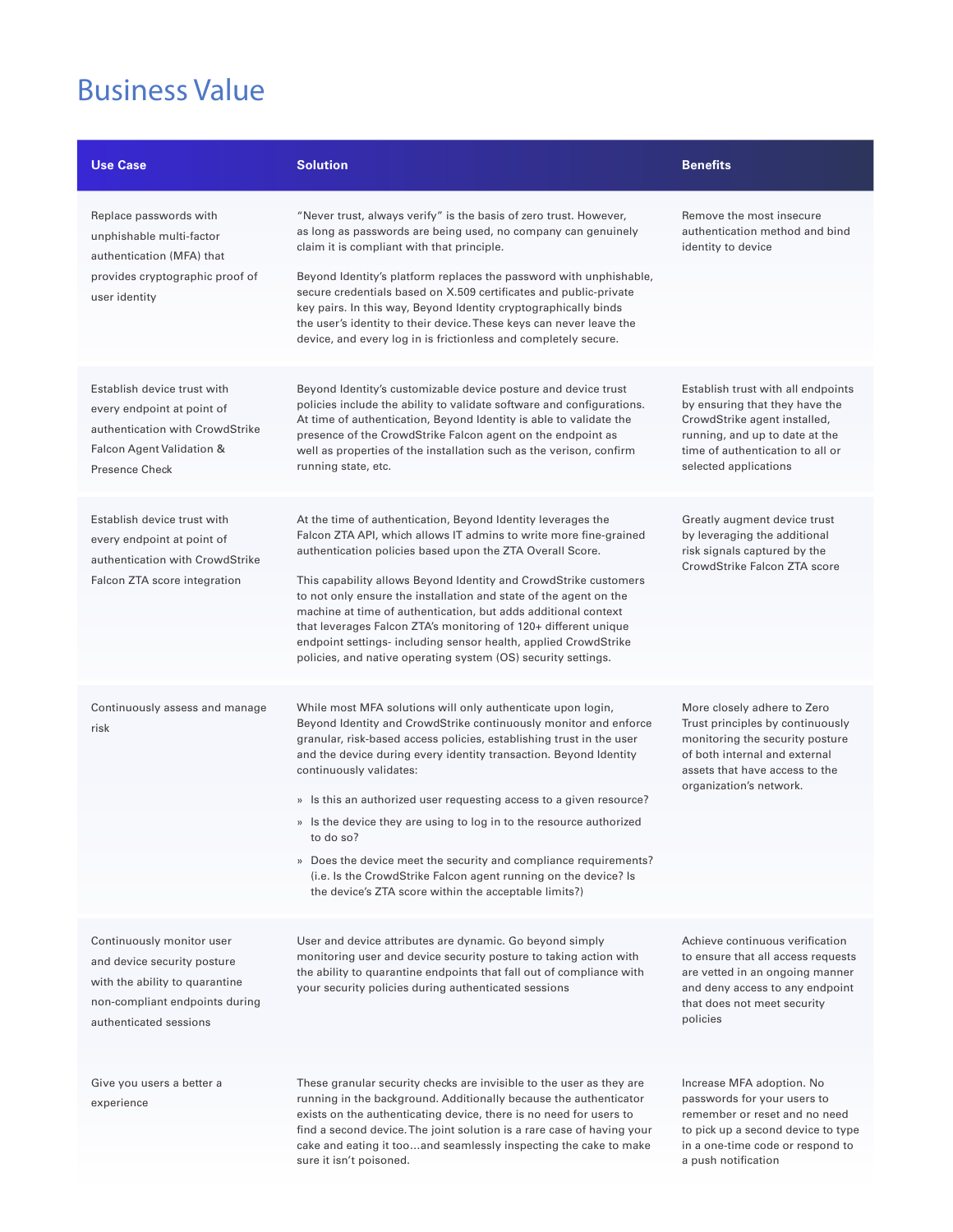

### *Description*

- » Upon an authentication request, the Beyond Identity Authenticator signs a challenge from the Beyond Identity Cloud with the private key stored on the TPM of the device
- » As part of that ritual, the device security posture is natively assessed across 70+ Device Risk Signals
- » With the CrowdStrike integration, an additional check is made for the presence and current state of the CrowdStrike Falcon Sensor
- » A second security posture check is made through an API call to the CrowdStrike Cloud to retrieve the authenticating device's Falcon ZTA Overall Score
- » If either the CrowdStrike presence check fails or the Falcon ZTA score is not above the policy threshold, access is blocked
- » The Beyond Identity Authenticator sends this device information on a continuous basis with the ability to quarantine devices during authenticated sessions